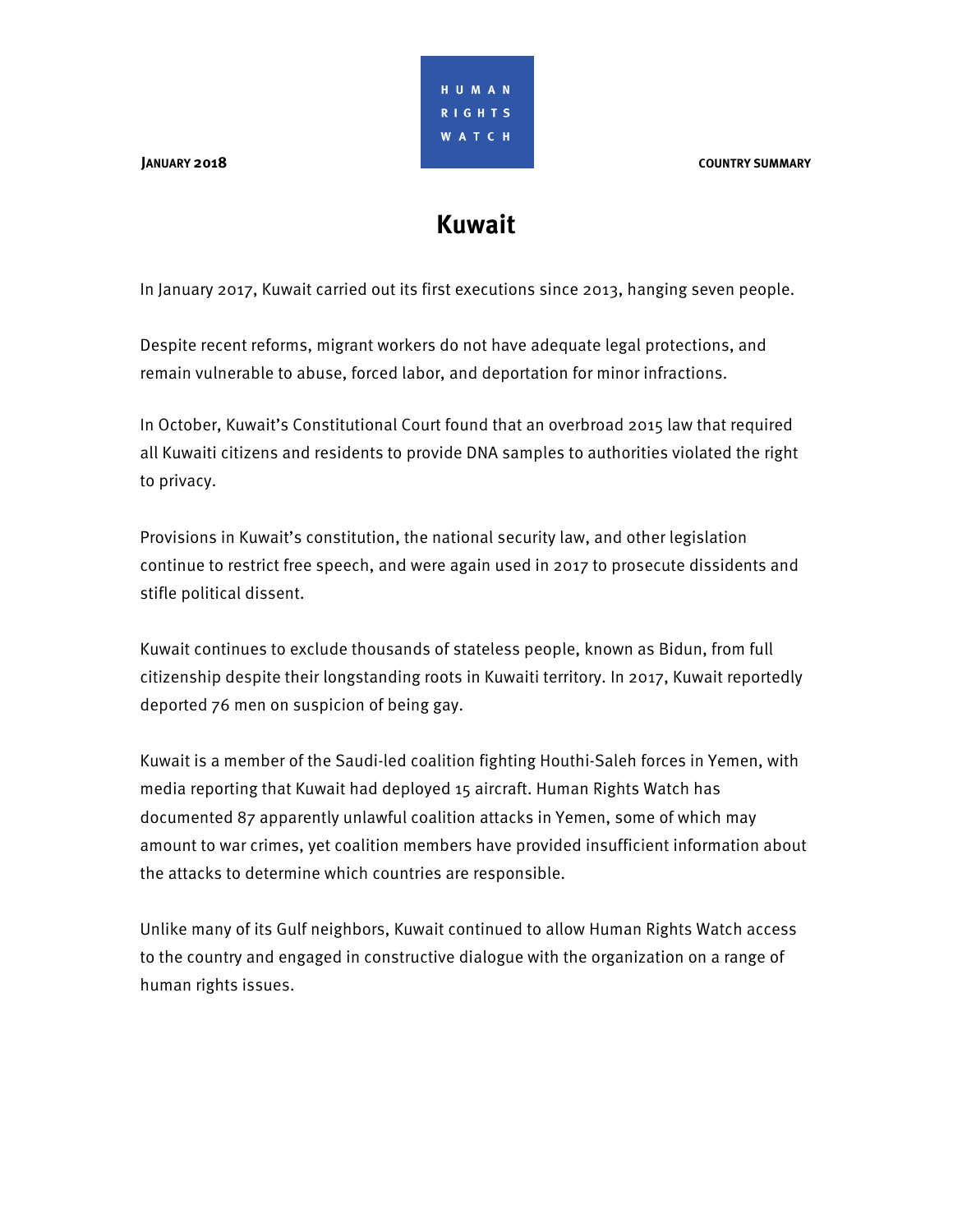## Migrant Workers

Two-thirds of Kuwait's population is comprised of migrant workers, who remain vulnerable to abuse despite recent reforms.

In 2015, Kuwait issued a new standard contract for migrant workers, and a 2016 administrative decision allowed some migrant workers to transfer their sponsorship to a new employer after three years of work, without their employer's consent. However, these reforms do not include migrant domestic workers.

In 2015, the National Assembly passed a law granting domestic workers the right to a weekly day off, 30 days of annual paid leave, a 12-hour working day with rest, and an endof-service benefit of one month a year at the end of the contract, among other rights. In 2016 and 2017, the Interior Ministry passed implementing regulations for the law, and mandated that employers must pay overtime compensation. The ministry also issued a decree establishing a minimum wage of KD60 (US\$200) for domestic workers.

Protections for domestic workers are still weaker than those in Kuwait's labor law. The domestic worker law also falls short by failing to set out enforcement mechanisms, such as inspections of working conditions in households. The law also does not set out sanctions against employers who confiscate passports or fail to provide adequate housing, food, and medical expenses, work breaks, or weekly rest days.

Migrant workers remain vulnerable to abuse, forced labor, and deportation for minor infractions including traffic violations and "absconding" from an employer. In April, a video, apparently filmed by her employer, captured an Ethiopian domestic worker falling from the seventh floor of an apartment building. Authorities reportedly charged the employer for failing to assist the worker.

## Freedom of Expression

Kuwaiti authorities have invoked several provisions in the constitution, penal code, Printing and Publication Law, Misuse of Telephone Communications and Bugging Devices Law, Public Gatherings Law, and National Unity Law to prosecute journalists, politicians,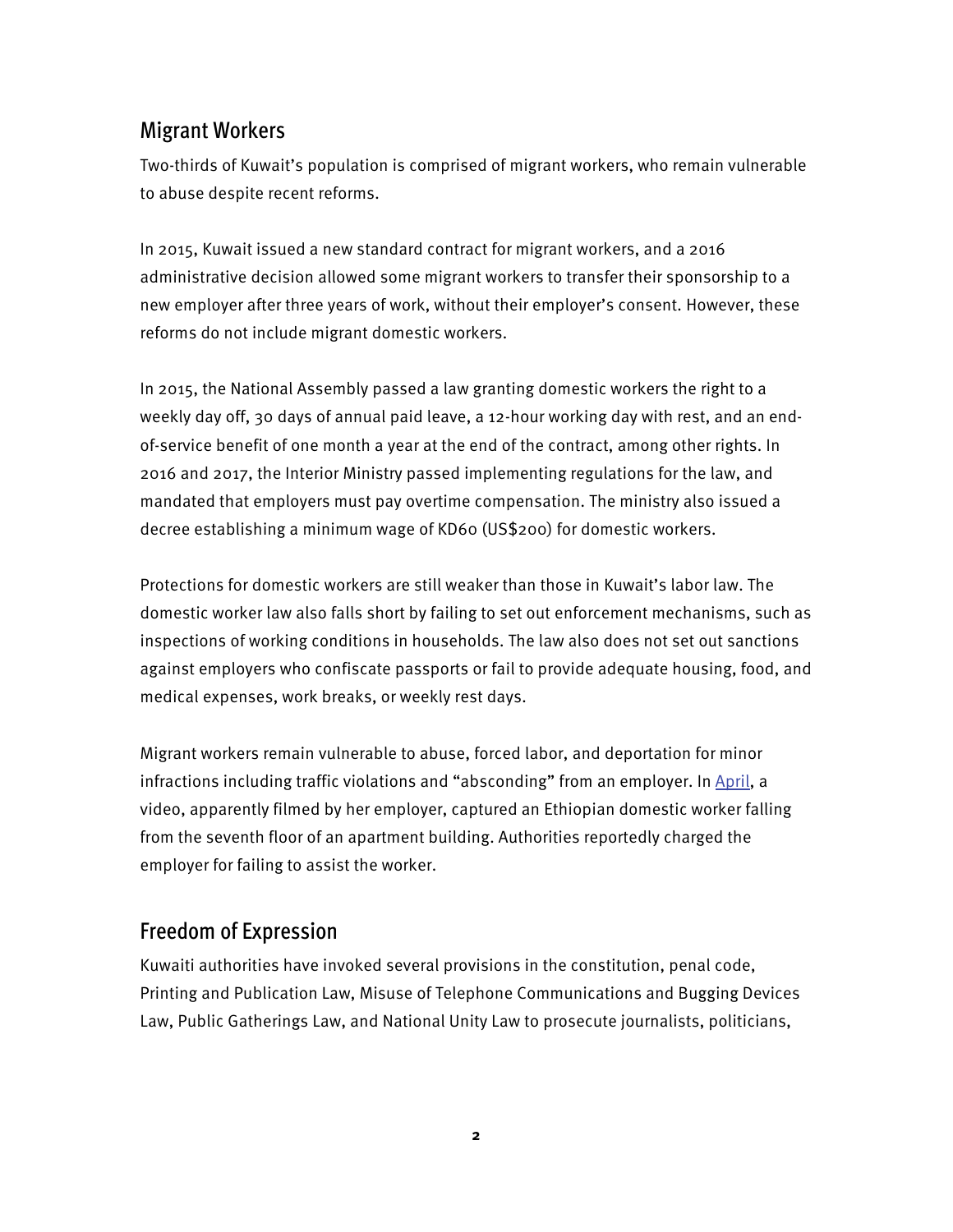and activists for criticizing the emir, the government, religion, and rulers of neighboring countries in blogs or on Twitter, Facebook, or other social media.

Prosecutions for protected speech are ongoing in Kuwaiti courts. Kuwaiti officials and activists reported that many, if not most, initial complaints in these cases are filed by individuals, underscoring the need to further amend broadly written or overly vague Kuwaiti laws to ensure adequate protections for speech and expression. Kuwaiti courts continued to issue deportation orders in some of these cases, including against members of the Bidun population, although Kuwaiti officials reported these orders would not be implemented.

In 2016, Kuwait amended the election law to bar all those convicted for "insulting" God, the prophets, or the emir from running for office or voting in elections. The law is likely to bar some opposition members of parliament from contesting or voting in future elections.

The Cybercrime Law, which went into effect in 2016, includes far-reaching restrictions on internet-based speech, such as prison sentences, and fines for insulting religion, religious figures, and the emir.

### Treatment of Minorities

Kuwait has a population of about 100,000 stateless persons, known as Bidun, whose predicament dates to the foundation of the Kuwaiti state.

After an initial registration period for citizenship ended in 1960, authorities shifted Bidun citizenship claims to administrative committees that for decades have avoided resolving the claims. Authorities claim that many Bidun are "illegal residents" who deliberately destroyed evidence of another nationality to receive benefits.

Members of the Bidun community have taken to the streets to protest the government's failure to address their citizenship claims, despite government warnings that Bidun should not gather in public. Article 12 of the 1979 Public Gatherings Law bars non-Kuwaitis from participating in public gatherings. In September, a Bidun man reportedly set himself on fire to protest the status and conditions of the Bidun in Kuwait.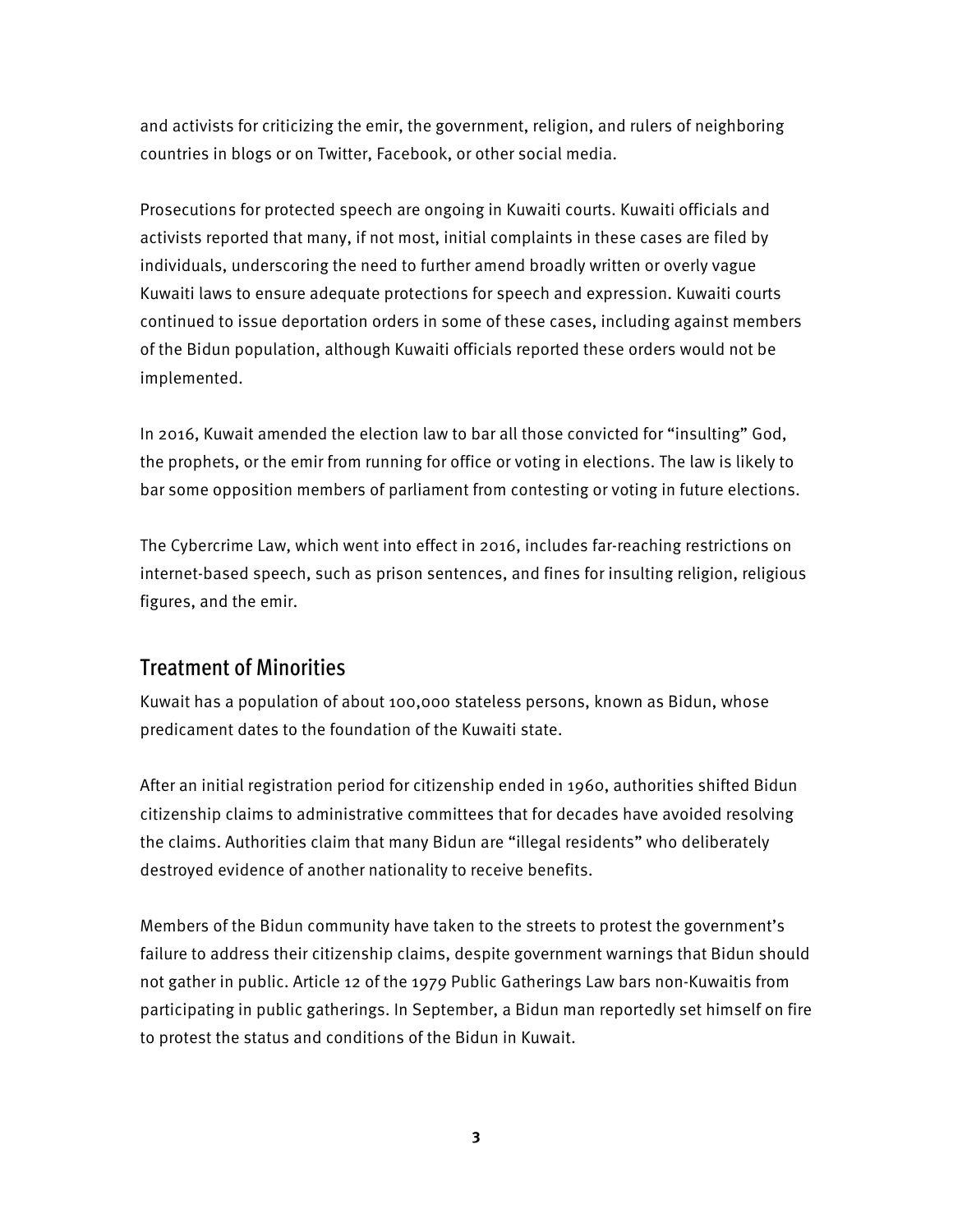## Terrorism

In October, Kuwait's Constitutional Court found that an overbroad 2015 law that had required all Kuwaiti citizens and residents to provide DNA samples to authorities violated the right to privacy. The law was introduced after the June 2015 suicide bombing of the Imam Sadiq Mosque. Authorities reported to local media at the time that anyone failing to comply with the law would be subject to sanctions, including cancelling their passports and a possible travel ban. In 2016, the United Nations Human Rights Committee found the law imposed "unnecessary and disproportionate restrictions on the right to privacy."

## Women's Rights, Sexual Orientation, and Gender Identity

Kuwaiti personal status law, which applies to Sunni Muslims who make up most Kuwaitis, discriminates against women. For example, some women require a male guardian to conclude their marriage contracts; women must apply to the courts for a divorce on limited grounds unlike men who can unilaterally divorce their wives; and women can lose custody of their children if they remarry someone outside the family. Men can marry up to four wives, without the permission or knowledge of the other wife or wives. A man can prohibit his wife from working if it is deemed to negatively affect the family interests. The rules that apply to Shia Muslims also discriminate against women.

Kuwait has no laws prohibiting domestic violence or marital rape. A 2015 law establishing family courts set up a center to deal with domestic violence cases, but requires the center to prioritize reconciliation over protection for domestic violence survivors. Article 153 of the Kuwaiti penal code stipulates that a man who finds his mother, wife, sister, or daughter in the act of adultery and kills them is punished by either a small fine or no more than three years in prison.

Kuwaiti women married to non-Kuwaitis, unlike Kuwaiti men, cannot pass citizenship to their children or spouses.

Adultery and extramarital intercourse are criminalized, and same-sex relations between men are punishable by up to seven years in prison. In 2017, Kuwait reportedly deported 76 men on suspicion of being gay. Transgender people can be arrested under a 2007 penal code provision that prohibits "imitating the opposite sex in any way."